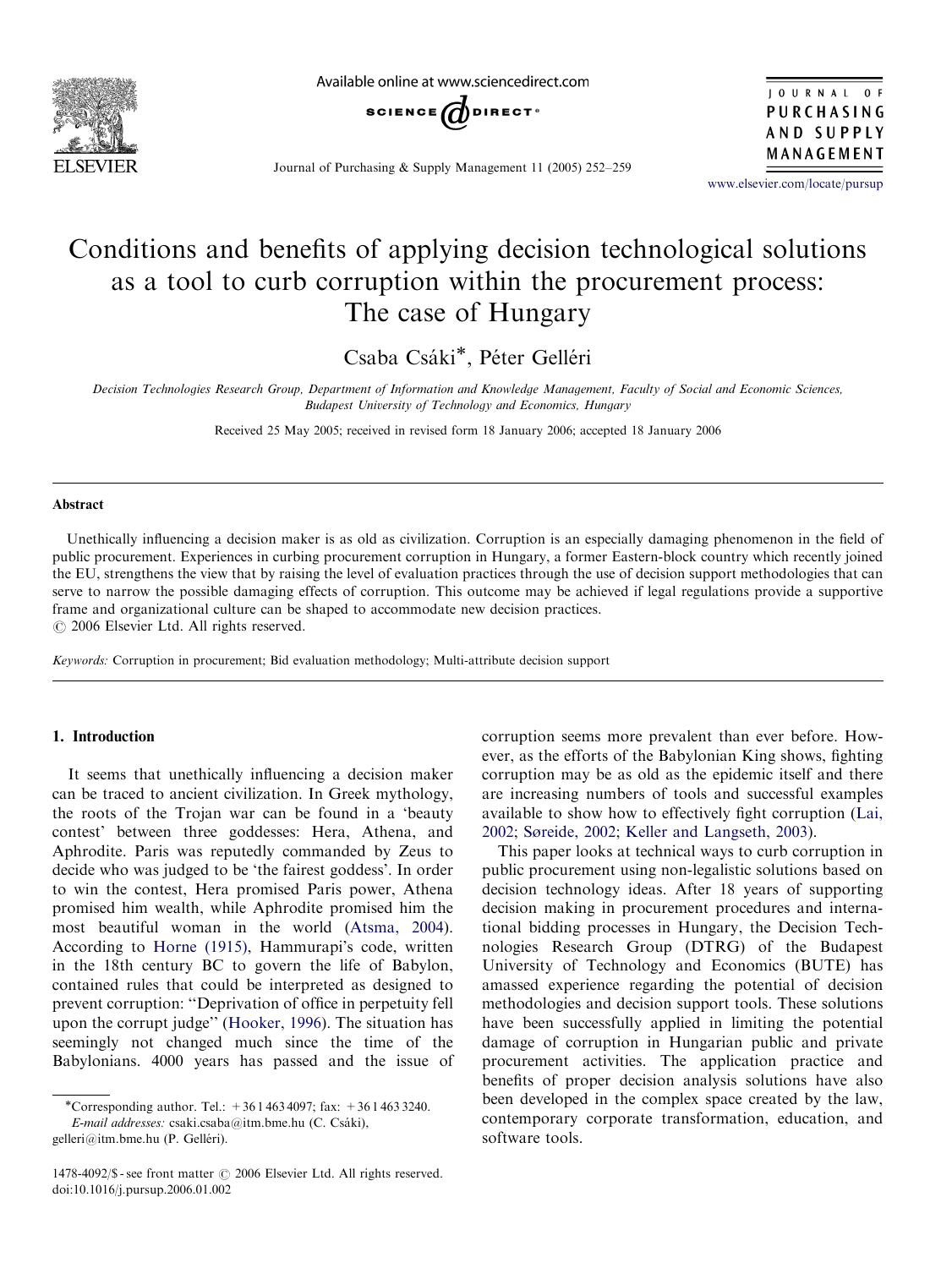In the second section of the paper, the effects of corruption are reviewed including some of the most important anti-corruption tools. The third section introduces the decision support methodology and software tool developed by the DTRG. Section 4 presents some experiences with applying the approach in the public procurement arena to fight corruption and presents some important preconditions of success. Section 5 provides specific details of previous experiences using Hungary as an example. It includes a short overview of public procurement and anticorruption efforts in Hungary. Section 6 reviews the main recommendations.

#### 2. Corruption and anti-corruption efforts

#### 2.1. The damaging effects of corruption

Corruption, which the Oxford English Dictionary ([Simpson and Weiner, 1989, p. 974](#page--1-0)) defines as ''perversion or destruction of integrity in the discharge of public duties by bribery or favour; the use or existence of corrupt practices, esp. in a state, public corporation etc.'' is difficult to define precisely [\(Søreide 2002;](#page--1-0) [Langseth, 2004\)](#page--1-0) but its damaging effects are hard to neglect. Although its forms, extent and drawbacks vary from country to country, surveys reveal that barely any nation remains untouched ([Transparency International, 2004\)](#page--1-0). Public procurement is an especially problematic area. Public procurement practice requires the selection of the ''best value'' bid, taking into account a number of considerations including quality, life-cycle cost and risk as well as past performance of the vendor on the basis of a Value for Money (VfM) evaluation. In order to ensure that tax-payer resources are spent prudently, procurement processes should be fair and transparent, with contractors able to be held accountable. Public procurement practice ruled by mistrust may magnify the risks and costs of contracting.

[Harokopus \(2000\)](#page--1-0) has also emphasized the crippling effect mistrust can have on procurement through blocking innovation stating that ''A fear of favouritism and corruption in the award of contracts led the Department of Defense (DoD) to construct a wall between itself and industry, prohibiting the free exchange of ideas, needs, and design concepts. ... industry and government personnel did not communicate freely for fear of wrongdoing and reprimand. In the end, the lack of communication resulted in improper specification of weapons, misunderstanding of program requirements...". [Denhardt \(2003\)](#page--1-0) has also noted that, in the US, for example, limited communication due to fear of corruption has contributed to failures in achieving desired outcomes in the past. Conversely, in some countries, the notion of ''whistle-blowing''—employees who report improper behaviour—creates problems for those reporting corrupt behaviour who are thus effectively silenced.

Communication between industry and government is crucial. However, it must be accompanied by a sense of trust between the parties. To create an environment of trust the evaluation system of a bid and the way offers are compared needs to be not only transparent and professionally sound, but clear and properly communicated as well.

#### 2.2. 'Traditional' instruments to curb corruption

Most anticorruption initiatives and strategies rely on legal instruments, ethical codes and other vehicles of a similar nature. The recently published Anticorruption Toolkit of the United Nations Office on Drugs and Crime ([Langseth, 2004\)](#page--1-0) devotes one section to public procurement out of some 44 tools aimed at supporting anticorruption efforts in general. The major recommendations include the establishment, dissemination, discussion, and enforcement of legal and ethical control and disciplinary mechanisms (such as citizens' charter or complaint mechanism) augmented with an independent comprehensive assessment.

[Søreide \(2002\)](#page--1-0) lists a number of strategies for reducing opportunities for procurement related corruption in the public arena. These include the disruption of potentially corrupt relationships by the simplification of rules, benchmarking of prices, the development of rules for exceptional cases and the establishment of codes of conduct and rules for disqualification of bidders. Furthermore, [Søreide \(2002\)](#page--1-0) suggests that transparency and control of discretional power by developing and applying inspection mechanisms, supporting international competition and technological competence (arising for private expertise) will impede procurement and supply chain corruption and encourage better quality from suppliers. Permitting tenders to be lodged and reviewed using the Internet adds to transparency, while reducing the role of agents, middlemen and ''fronts'' ensures companies and firms accept greater responsibility especially if supported by self certification and anti-bribery commitments.

Training is also considered to be effective at establishing best practice. Although its capacity to prevent corruption is contestable and these efforts may only bear fruit over the long run. For example, the Certificate course in Purchasing and Supply offered by The Chartered Institute of Purchasing and Supply (CIPS—UK) discusses the ethics of purchasing in the early stages of the course ([CIPS, 2002\)](#page--1-0). Furthermore, the 2nd Master Training Seminar on Curbing Corruption in Public Procurement, organized by the Asian Development Bank (ADB) and the Organisation for Economic Cooperation and Development (OECD) ([ADB, 2004\)](#page--1-0), aimed at identifying tools that can assist in reinforcing ''due diligence''. For example, a procurement procedure could be designed to support business integrity and anticorruption programs based on the analysis of public reforms and private initiatives may be implemented. Tools could be introduced to identify and prevent corruption at key steps of the public procurement project cycle, including an ''Independent Procurement Review'',